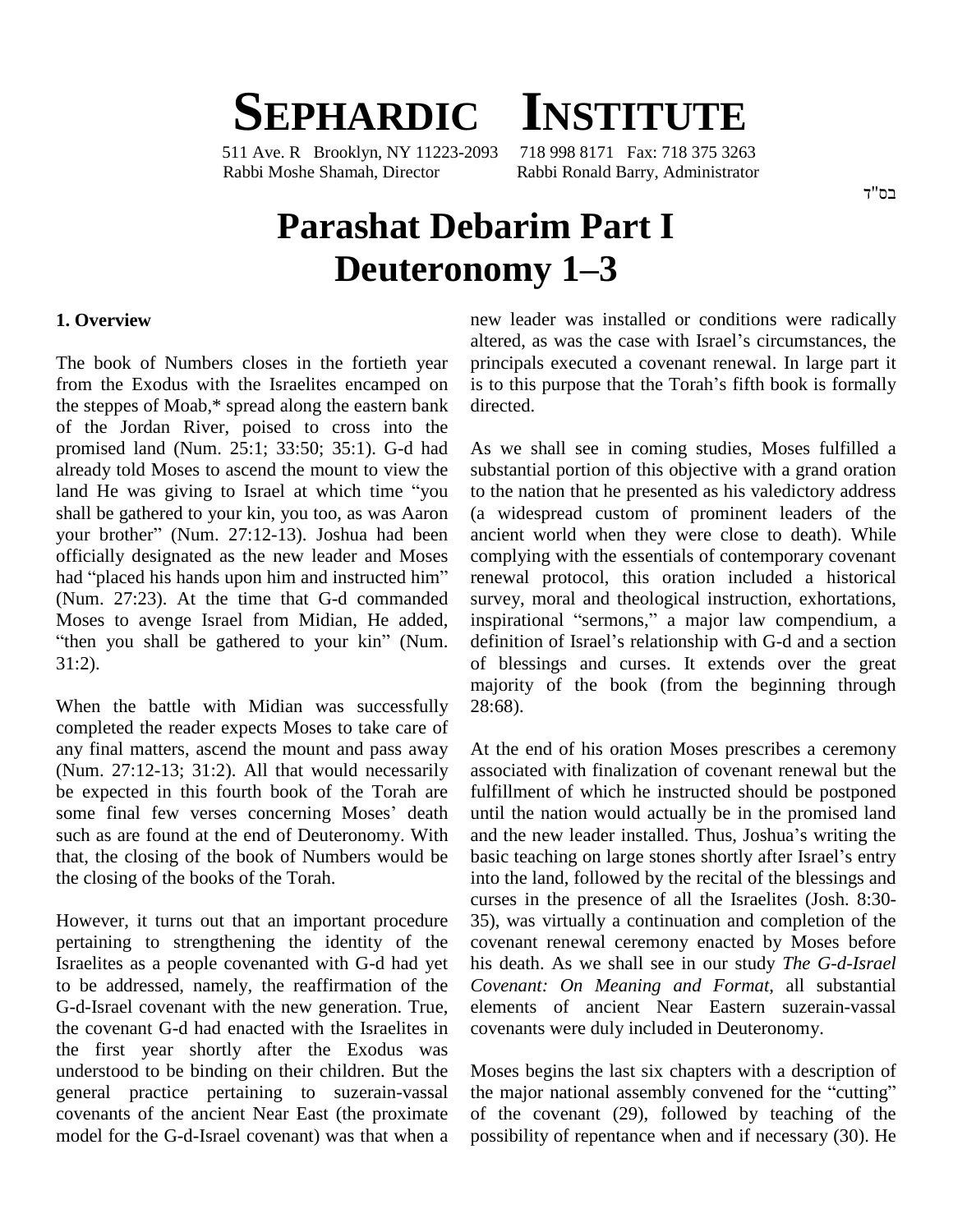writes the teaching ("this Torah"), transmits it to the priests and elders, and provides for a septennial national gathering to periodically publicly review 8:32). The teaching (31). Before closing, the book includes Deuteronc a solemn poem (the *Song of Ha'azinu* [32]) the teaching (31). Before closing, the book includes designed to provide an ongoing appeal to popular The memory to remain committed to G-d, followed by *Deba* Moses' blessings to the individual tribes (33). The memory to remain committed to G-d, followed by *Debar*<br>Moses' blessings to the individual tribes (33). The<br>last chapter (34) speaks of Moses' ascending the Moses Moses' blessings to the individual tribes (33). The last chapter (34) speaks of Moses' ascending the mount and passing away and Joshua's succession. mount and passing away and Joshua's succession. mon<br>five<br>Moses' oration touches upon many narrative details assu

and laws that are also found in the other books of the Torah. Consequently, the book has colloquially, including rabbinically, been called *Mishneh Torah*, in the sense of "repetition of the Torah," in accordance with one meaning of the word *mishneh*. It should be stressed, however, that by no means is Deuteronomy a repetition in different words of the other books. Its narratives that parallel those of the other books usually contain significant variations, many of its laws are not found in the other books and many laws of the other books are not found in it.

Moses employed the term *mishneh torah* once, himself *mishneh hatorah hazot* (Deut. 17:18). *Targum Onqelos* and some sages took the term as mandating that the king was to write a copy of the whole Torah. Some understood it to mean that he was to write two copies of the Torah, one to be with him wherever he goes and the other to be placed definit<br>with his valuables (*b. Sanh.* 21b). Others took it as<br>requiring him to write "a copy of this teaching," **2. On** with his valuables (*b*. *Sanh*. 21b). Others took it as namely Deuteronomy, or a specific portion of Deuteronomy. In popular usage its application to the book of Deuteronomy as repetition of the Torah persisted.

Consistent with this colloquial name, the Septuagint Mose<br>Consistent with this colloquial name, the Septuagint sever<br>translated *mishneh hatorah* as "this second Law," few e Consistent with this colloquial name, the Septuagint several distranslated *mishneh hatorah* as "this second Law," few exceptition.<sup>37</sup> It is from narratives of the matrix of the matrix of the matrix of the matrix of the m translated *mishneh hatorah* as "this second Law," few explanation for the that the book's Greek name derived followed of the taking Deuteronomy as a "repetition." It is from narrativelent there that the book's Greek name derived followed of the by the English "Deuteronomy." But considering sharp and laws that are not found in the other books and vice versa, the correct translation of *mishneh hatorah hazot* appears to be "a copy of this

teaching.<sup>î</sup> Joshua wrote on the stones *mishneh torat moshe*, that is, "a copy of the teaching of Moses" (Josh. 8:32). Thus, there is no biblical basis to call Deuteronomy *Mishneh Torah*.

The most popular Hebrew name for the fifth book is The most popular Hebrew name for the fifth book<br>*Debarim*, based on its opening phrase אֵלֶּה הַדְּבָרִים.

when speaking of the obligations of a possible during the mourning period. Joshua's instructions to the future king. He stated that the king must write for people to prepare provisions, "for in three days" they Moses began his address on the first day of the eleventh month of the fortieth year from the Exodus, a matter of Moses began his address on the first day of the eleventh<br>month of the fortieth year from the Exodus, a matter of<br>five weeks at most before his passing away and Joshua's month of the fortieth year from the Exodus, a matter of<br>five weeks at most before his passing away and Joshua's<br>assumption of leadership. The exact date of Moses' death is not provided (probably to discourage memorial ceremonies that may lead to deification, perhaps the reason the Torah made the point that his burial spot is unknown [Deut. 34:6]). But based on other specified details it appears that his death could not have occurred later than the seventh day of the twelfth month, though very possibly earlier, a matter impossible to determine from the text. The Israelites crossed the Jordan on the tenth day of the first month of the forty-first year (Josh. 4:19). This was preceded by a thirty-day mourning period for Moses (Deut. 34:8) and probably also by at least the three days that transpired until the two spies Joshua sent to Jericho returned (Josh. 2:22; 3:2), a mission that does not appear to have been carried out during the mourning period. Joshua's instructions to the mission that does not appear to have been carried out during the mourning period. Joshua's instructions to the people to prepare provisions, "for in three days" they were to cross the Jordan River (Josh. 1:11), must also be taken into account. Those days, the account of which is not in chronological order with the spy episode, did not coincide with the days the spies were away, for Joshua would have awaited their report before making such a definitive announcement.

### **2. On the Prologue**

that Deuteronomy contains many narrative details wholly set in the anonymous "narrator" mode. As a Deuteronomy opens with a five-verse introduction (that we will discuss in detail in our coming study) formulated in the third person. Immediately following it Moses begins his extensive oration. This comprises several discourses recorded in first person, which, with<br>few exceptions (mostly introductory phrases and several<br>narratives concerning Moses' last days toward the end few exceptions (mostly introductory phrases and several of the book) constitute all of Deuteronomy. This is in sharp contrast to the Torah's other four books, which are wholly set in the anonymous "narrator" mode. As a narratives concerning Moses' last days toward the end<br>of the book) constitute all of Deuteronomy. This is in<br>sharp contrast to the Torah's other four books, which are valedictory address, Moses touches upon major events that occurred under his charge in a manner calculated to encourage the nation to maintain its trust in G-d and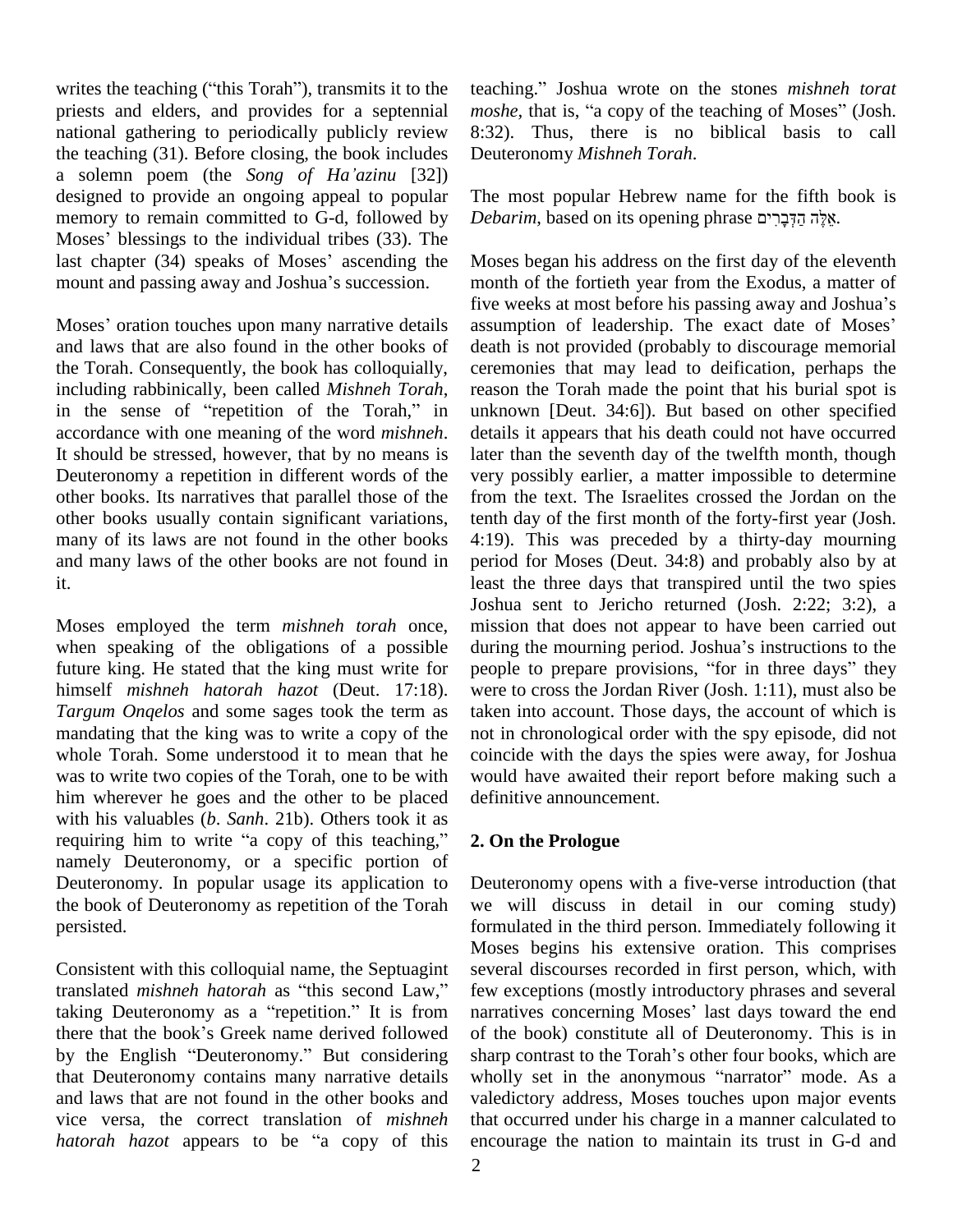commitment to His laws. Far more than elsewhere in the Torah, he vigorously asserts the monotheistic principle and emphasizes the importance of loyalty to G-d. He portrays the righteous, just and humanitarian society that Israel is called upon to establish and transmits numerous laws, many mentioned for the only time in the Torah.

In the larger structure of the book, *Parashat Debarim* and the first part of *Parashat Vaíethannan* chapter 3 the discourse is within the framework of the itinerary of the forty years from the Exodus to the present moment. In chapter 4 the emphasis is changed into a powerful motivational thrust to prepare the Israelites for a review of the Decalogue, the highlight of the covenant renewal. In accordance with prologues of contemporary covenants the former invariably introduced his demands with a prom<br>recounting of benefactions with which he provided desce<br>the latter,\*\* Moses' prologue cites a number of comr recounting of benefactions with which he provided descer<br>the latter,\*\* Moses' prologue cites a number of comm<br>G-d's benefactions on Israel's behalf. that in

In chapter 1 verse 6, Moses begins his review of as the s h<br>In chapter 1 verse 6, Moses begins his review of as<br>key events of Israel's history of the past forty years. stationed at Horeb (the site that parallels Sinai of the book of Exodus), subsequent to the lawgiving,<br>when G-d instructed the Israelites to proceed to the In add<br>land of Canaan. He stresses G-d's commitment to symbo when G-d instructed the Israelites to proceed to the them as well as His interest in settling them in the land that He promised to their forefathers. Indeed, strand-<br>G-d is portrayed as anxious to have the nation move goal<br>forward; the first of His words quoted are, "It is pres long enough that you have dwelt at this mountain, to be direct yourselves and travel and get to the hill 17), v country of the Amorites  $\dots$  get there and possess the direct yourselves and travel and get to the hill 17), w<br>country of the Amorites ... get there and possess the<br>land" (Deut. 1:6-8). Moses emphasized that the long Some delay to the present moment was the result of with<br>Israel's sinfulness, contrasting the previous situal<br>generation's faithlessness with G-d's faithfulness grea Iand" (Deut. 1:6-8). Moses emphasized that the long<br>delay to the present moment was the result of<br>Israel's sinfulness, contrasting the previous and His favorable plans for the new generation.

Why did Moses begin his historical survey from a point following the lawgiving? Why did he not start disasti<br>with that momentous event, the high point of for su<br>Israel's history? Judging from the following portion G-d h with that momentous event, the high point of of his address (ch. 4) it appears that he had an

oratorical purpose in mind. When his narrative would reach the present time he would backtrack and provide a dramatic and elaborate discussion of that unique event to serve as the conclusion of the prologue. In this way he would more effectively prepare his audience for the presentation of G-d's demands, which would begin with recalling the Decalogue (ch. 5). The setting and background would segue into that proclamation.

(from the beginning through 4:40) comprise a two part prologue to what follows. Until the end of that time" he (Moses) had complained to the people that transacted between a suzerain and vassal, in which He starts from the point when the nation was still [Gen. 15:5; 22:17; 26:4], "softening" his complaint by background would segue into that proclamation.<br>The first item that Moses raised after mentioning G-d's The first item that Moses raised after mentioning G-d's<br>instructions to begin traveling from Sinai was that "at The first item that Moses raised after mentioning G-d's<br>instructions to begin traveling from Sinai was that "at<br>that time" he (Moses) had complained to the people that he was no longer able to bear their burdens alone. They had become so numerous (and he prayed that G-d should continue greatly increasing their numbers) that their many grievances and quarrels overwhelmed him (1:9 ff.). That problem led to the implementation of a comprehensive judiciary system, the outlines of which<br>Moses briefly describes. Perhaps he began with this<br>subject because it acknowledges G-d's fulfillment of His Moses briefly describes. Perhaps he began with this promise to the patriarchs to greatly multiply their descendants, understandably bringing with the blessing commensurate increase in the complaints and disputes descendants, understandably bringing with the blessing<br>commensurate increase in the complaints and disputes<br>that inevitably arise in daily life. (Moses' statement that commensurate increase in the complaints and disputes<br>that inevitably arise in daily life. (Moses' statement that<br>he had said to the people, "here you are today numerous that inevitably arise in daily life. (Moses' statement that<br>he had said to the people, "here you are today numerous<br>as the stars in the sky" [Deut. 1:10] corresponds to G-d's multiple citations of that metaphor to the patriarchs as the stars in the sky" [Deut. 1:10] corresponds to G-d's<br>multiple citations of that metaphor to the patriarchs<br>[Gen. 15:5; 22:17; 26:4], "softening" his complaint by pointing to fulfillment of the blessing.)

G-d is portrayed as anxious to have the nation move goal of the law code that follows. Moses' review for his In addition, beginning with the judiciary had great In addition, beginning with the judiciary had great<br>symbolic value. It emphasized G-d's great concern to In addition, beginning with the judiciary had great<br>symbolic value. It emphasized G-d's great concern to<br>ensure justice and fairness for all – Israelite and symbolic value. It emphasized G-d's great concern to<br>ensure justice and fairness for all – Israelite and<br>stranger, small and great – and foreshadows a primary ensure justice and fairness for all – Israelite and stranger, small and great – and foreshadows a primary goal of the law code that follows. Moses' review for his present audience of the instructions he gave the judges, to be righteous and courageous in judgment (Deut. 1:16- 17), was an opportunity to buttress this message.

> Some have seen Moses' choosing to begin his review with an expression of his inability to cope with the situation alone as a manifestation of his exceedingly great modesty; he informs his audience that from the beginning he required help from many others.

After reviewing the episode of the spies and its After reviewing the episode of the spies and its<br>disastrous aftereffects, Moses raised the nation's hopes for successful entry into the land. He pointed out that disastrous aftereffects, Moses raised the nation's hopes<br>for successful entry into the land. He pointed out that<br>G-d had already granted the neighboring nations – Seir (Edom), Moab and Ammon, all relatives of the